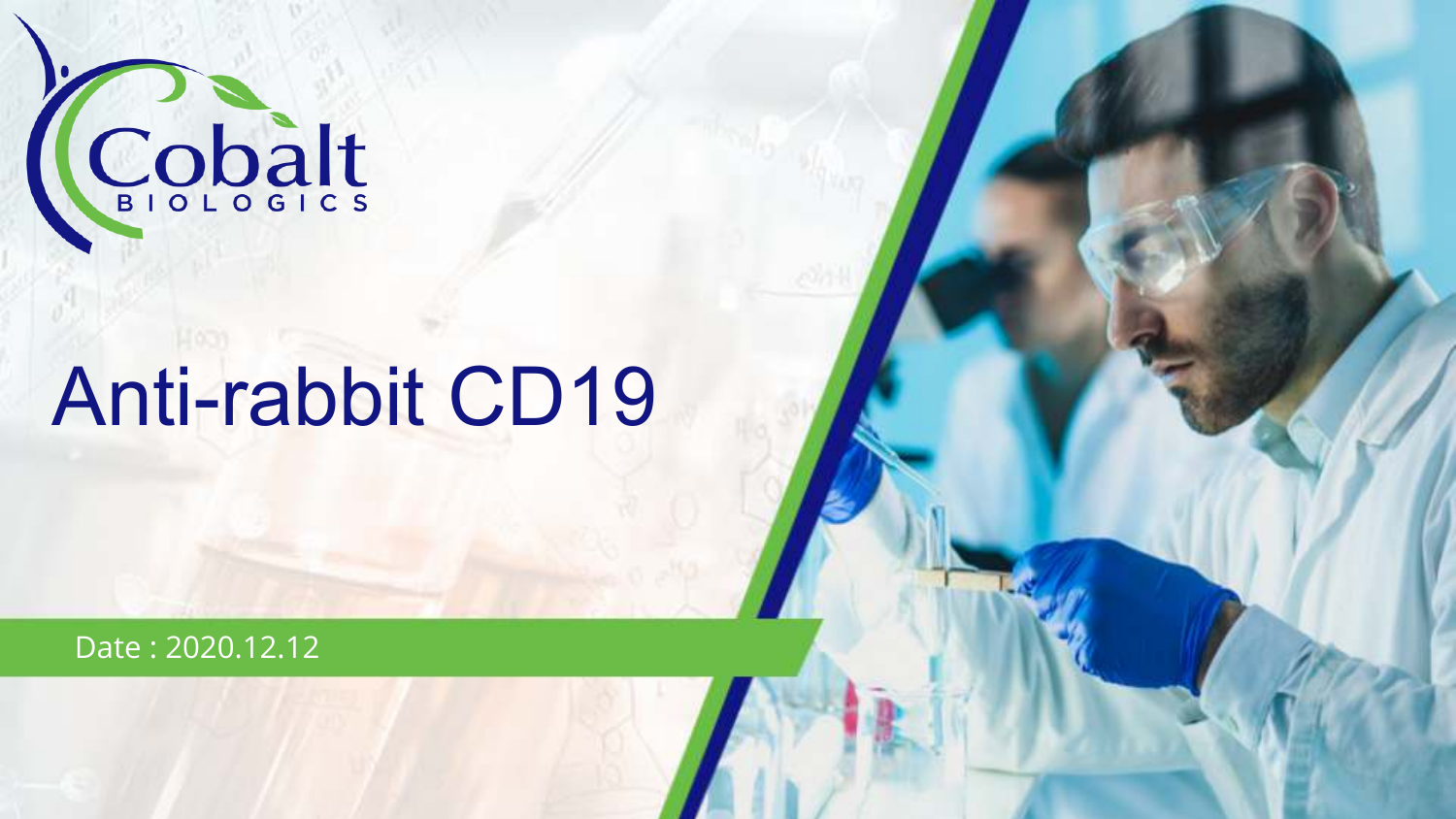## Anti-Rabbit CD19

#### **Overview**

**Description:** Recombinant monoclonal to rabbit CD19 **Original host species:** Mouse **Tested applications:** Flow Cyt, ELISA, BLI **Species reactivity:** Rabbit

#### **Immunogen**

Recombinant rabbit CD19 extracellular domain as defined by Uniprot Entry G1TWR4\_RABIT, corresponding to amino acids Met1-Gly278

#### **Molecular cloning**

Immunoglobulin light and heavy variable domains obtained from a mouse hybridoma by RT-PCR. Reassembled as full recombinant mouse IgG1 and binding confirmed on purified rabbit CD19 extracellular domain by ELISA, and flow cytometry on both HEK293 expressing rabbit CD19 and native rabbit lymphocyte cells

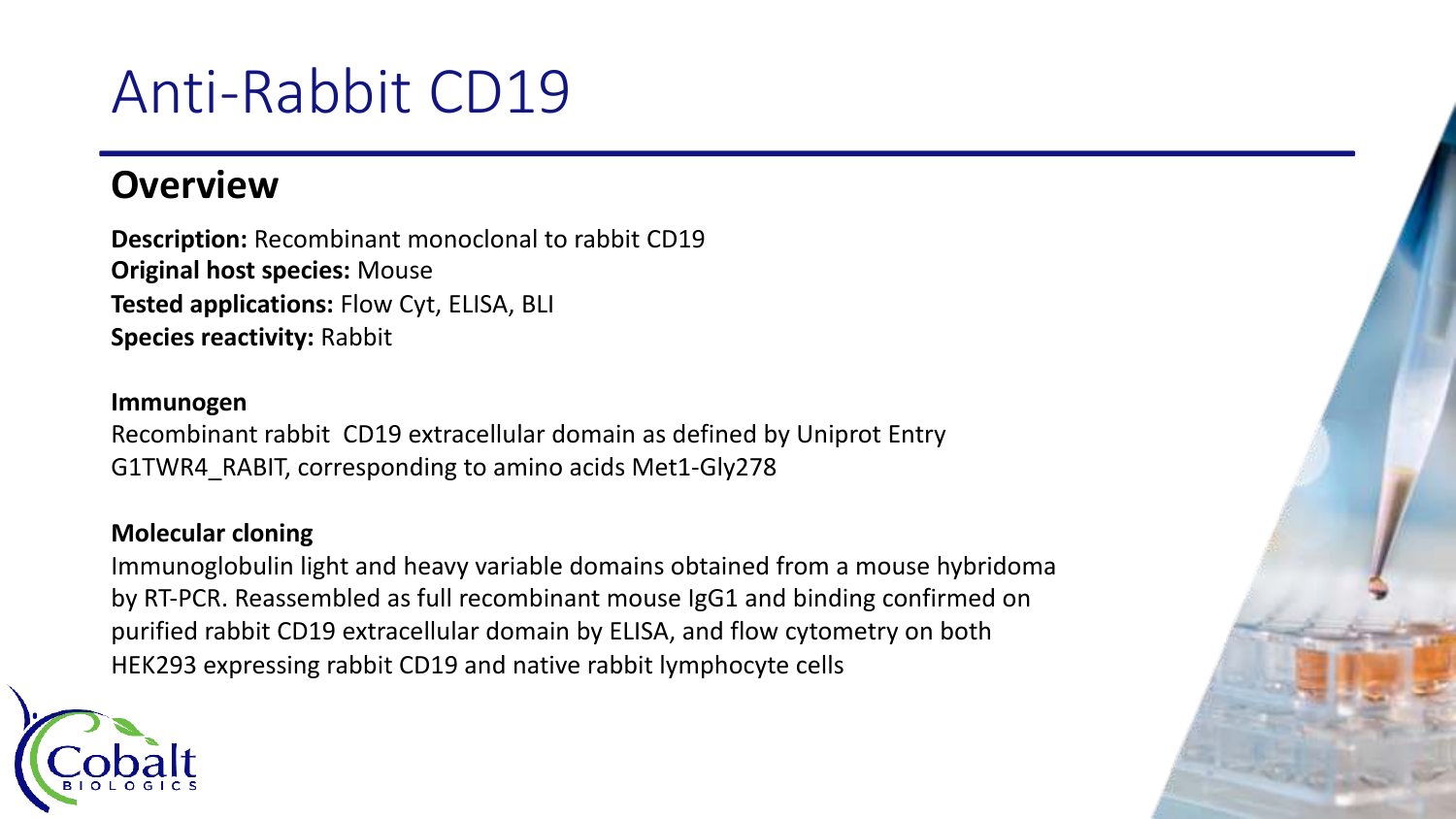### Available Formats



- Recombinantly produced in three formats:
	- Mouse IgG2a NullFc™ (NullFc detailed in later slide)
	- Human IgG1 NullFc™
	- Mouse IgG2a NullFc™ site-specific biotinylation at C-terminus of heavy chain

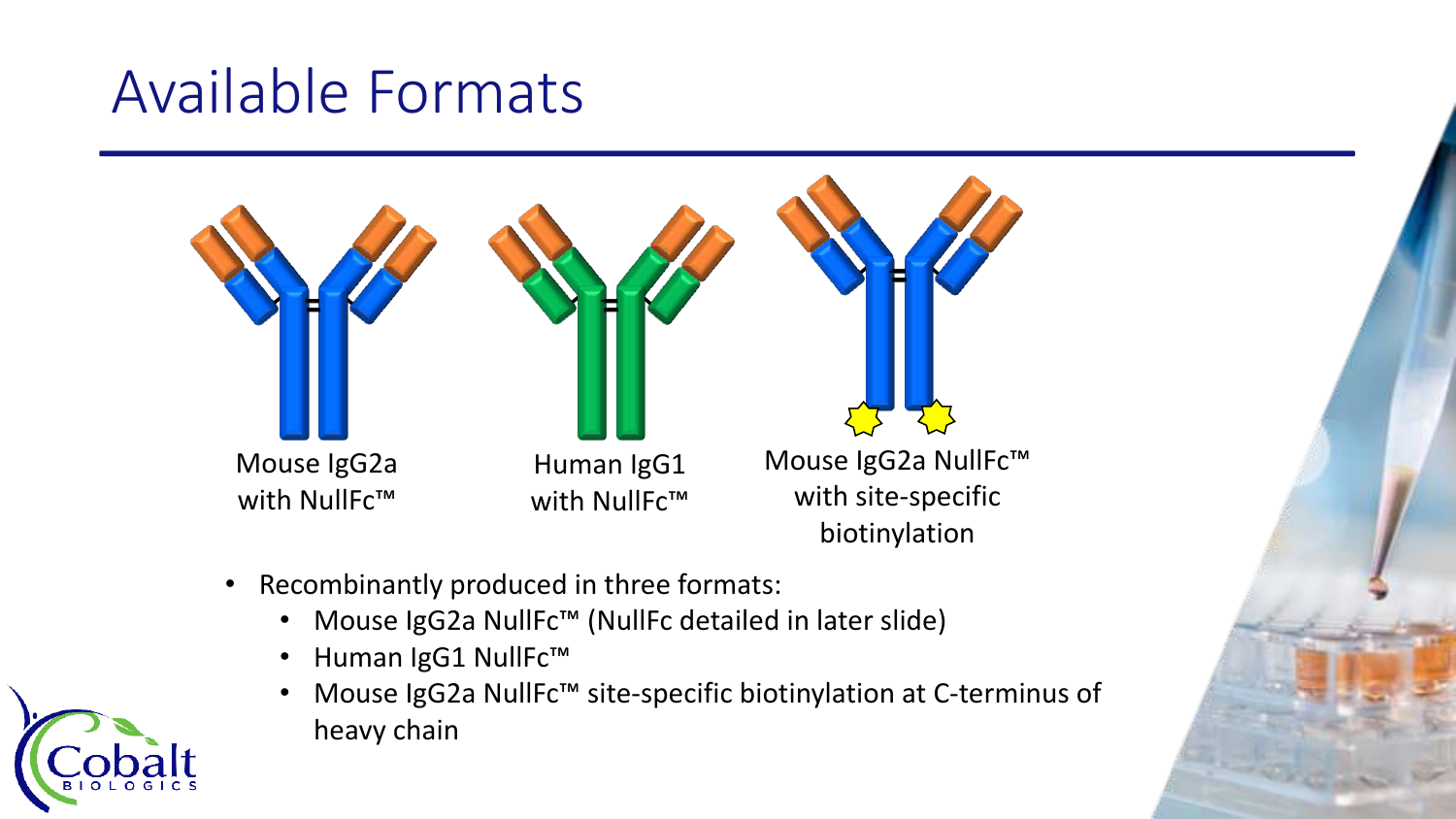#### **Flow Cytometry with Rabbit Lymphocytes**



*Rabbit PBMCs prepared from rabbit whole blood with Lympholyte Rabbit (Cedarlane #CL5050)*

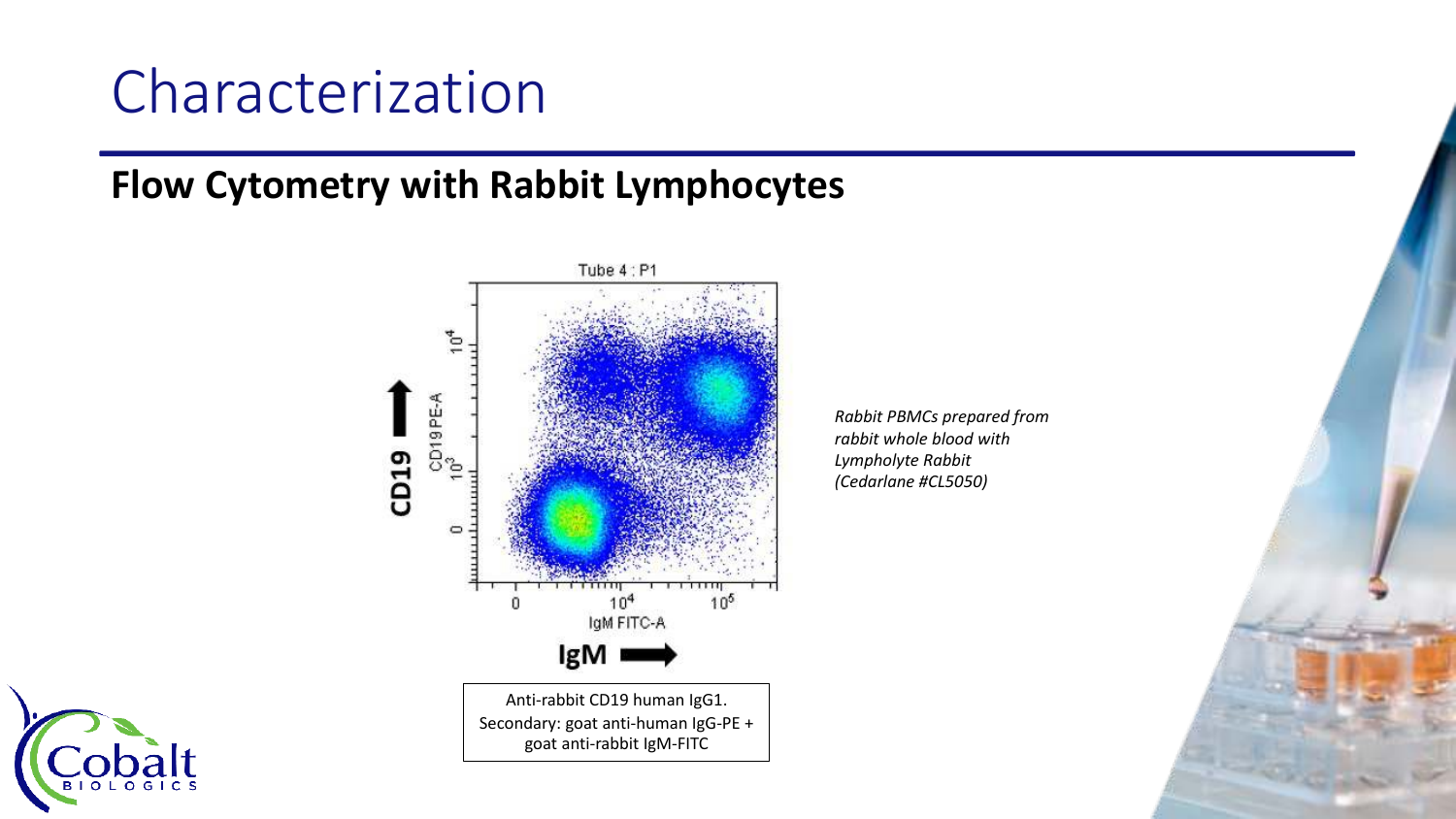#### **Flow Cytometry with Rabbit Lymphocytes**

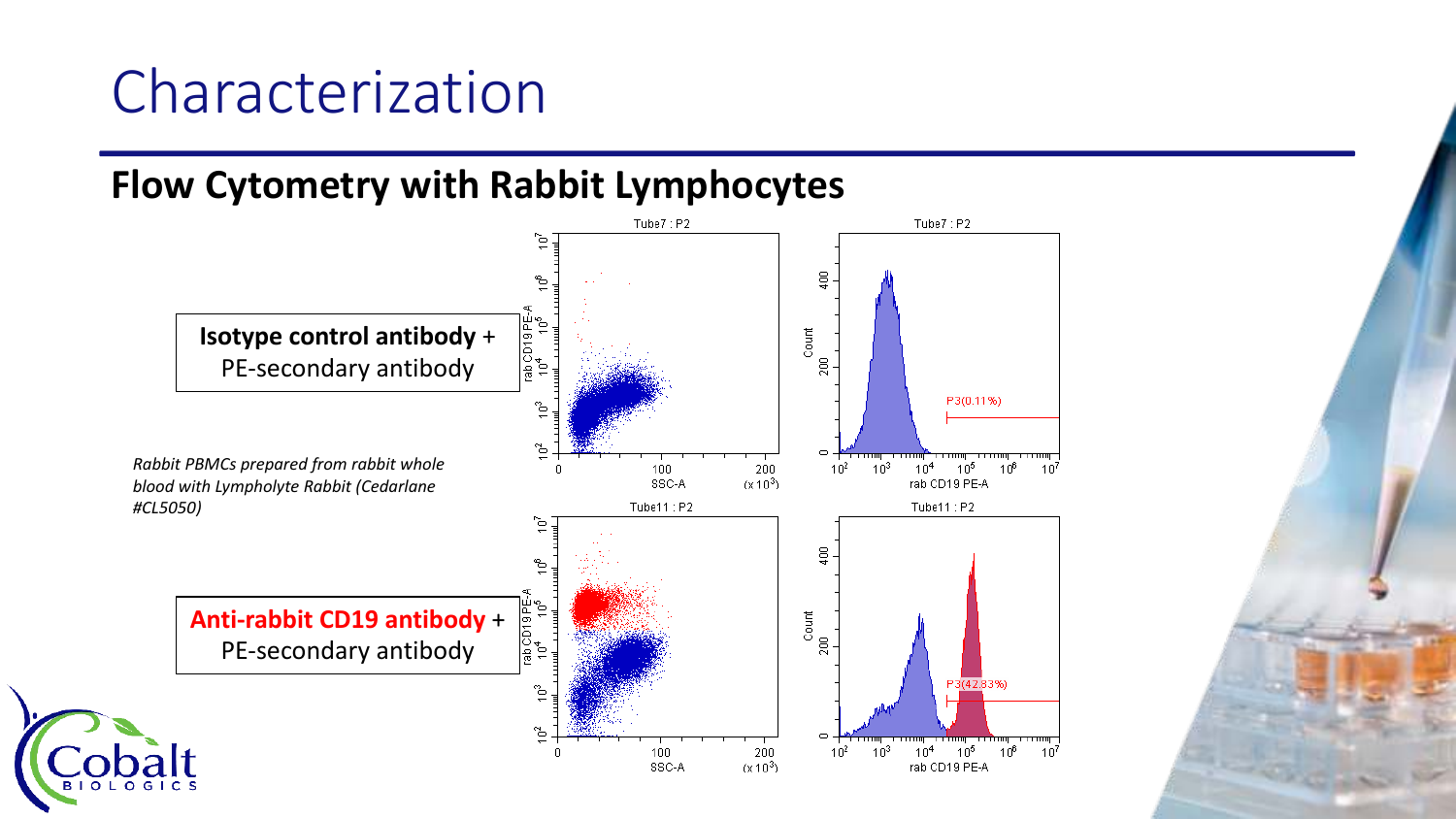#### **Flow Cytometry with 293-Expressed Rabbit CD19**



- HEK293 cells were transfected with full-length rabbit CD19, or mock transfected with no DNA (negative control)
- Stained with anti-rabbit CD19 human IgG1 and anti-human IgG-PE secondary

6

• Robust signal seen in CD19-transfected cells by flow cytometry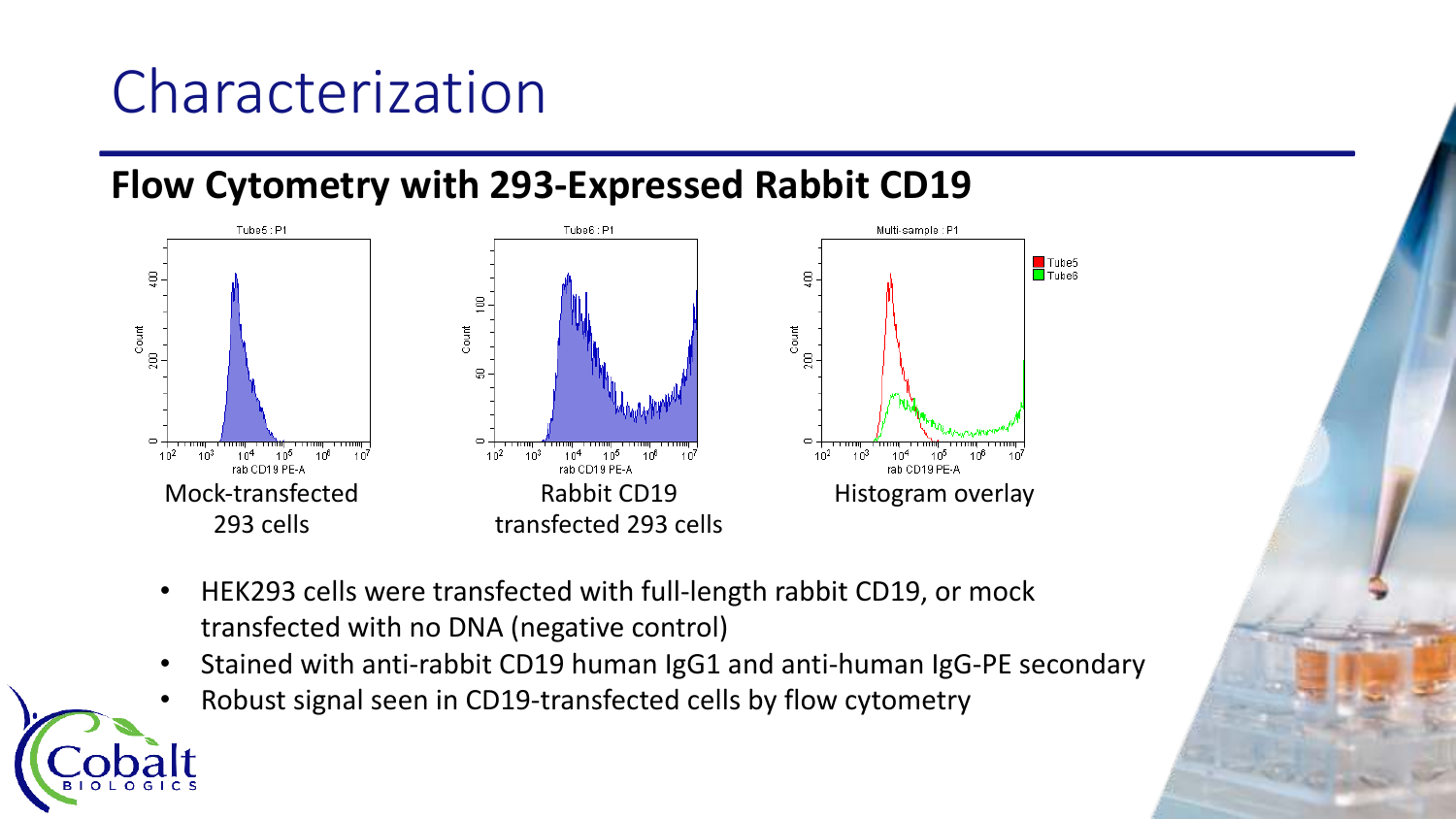#### **Species Cross-Reactivity**



- Flow cytometry on HEK293 cells with cell surface expression of:
	- No DNA (Mock)
	- Human CD19
	- Mouse CD19
	- Rabbit CD19
	- Non-human primate CD19 (Cyno)
- Antibody only binds to rabbit CD19 and not to the other species tested

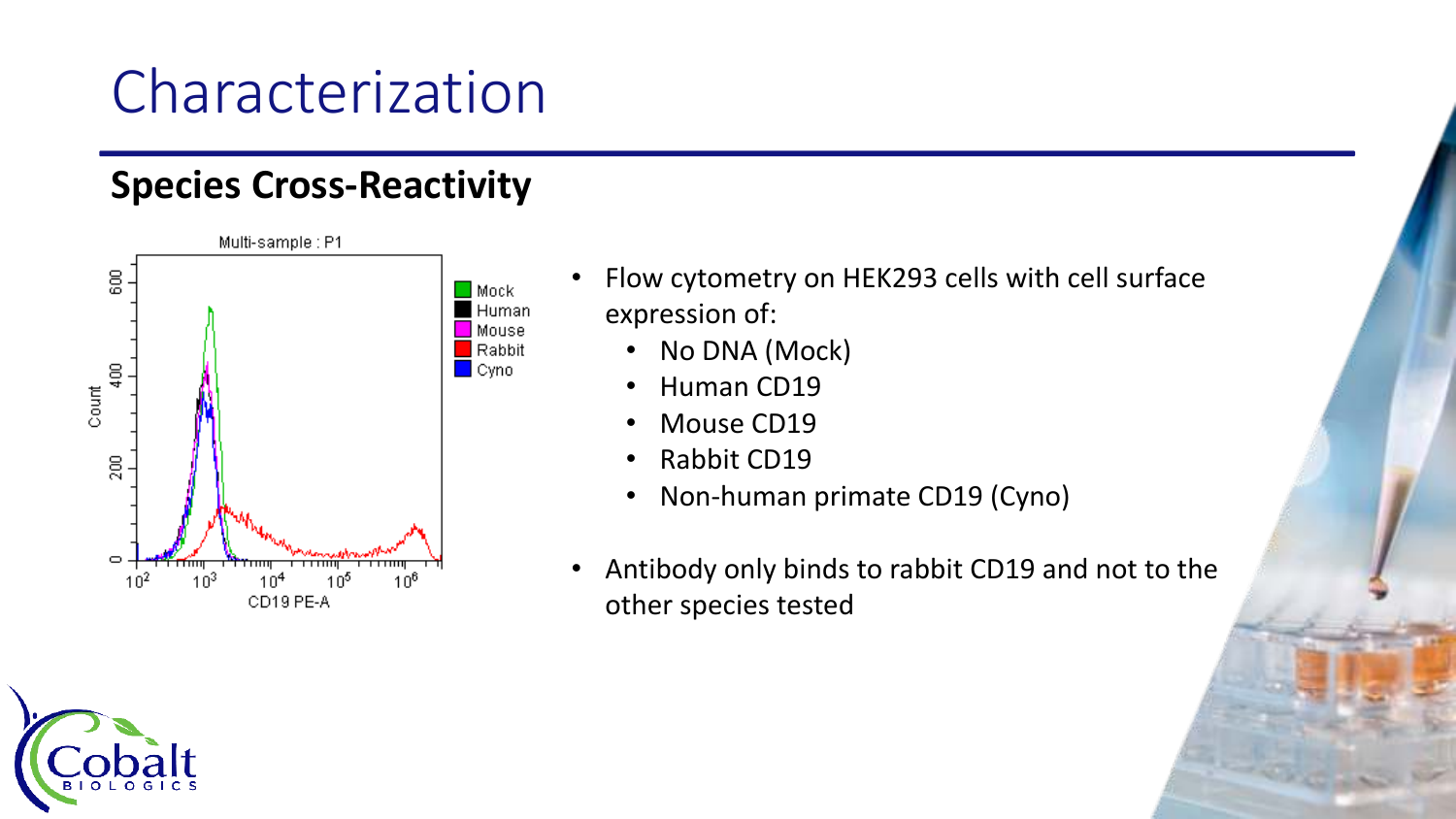### **Cell Depletion**

• The biotinylated anti-CD19 antibody can be used to enrich or deplete CD19+ rabbit cells using a streptavidin matrix



*Rabbit PBMCs prepared from rabbit whole blood with Lympholyte Rabbit (Cedarlane #CL5050)*

*CD19+ cells were depleted using anti-rabbit CD19-biotin (Cobalt cat.# 200103) along with Dynabeads™ M-280 Streptavidin from Thermo Fisher Scientific (cat.# 11205D). Depletion protocol available on antibody product page at www.cobaltbiologics.com*

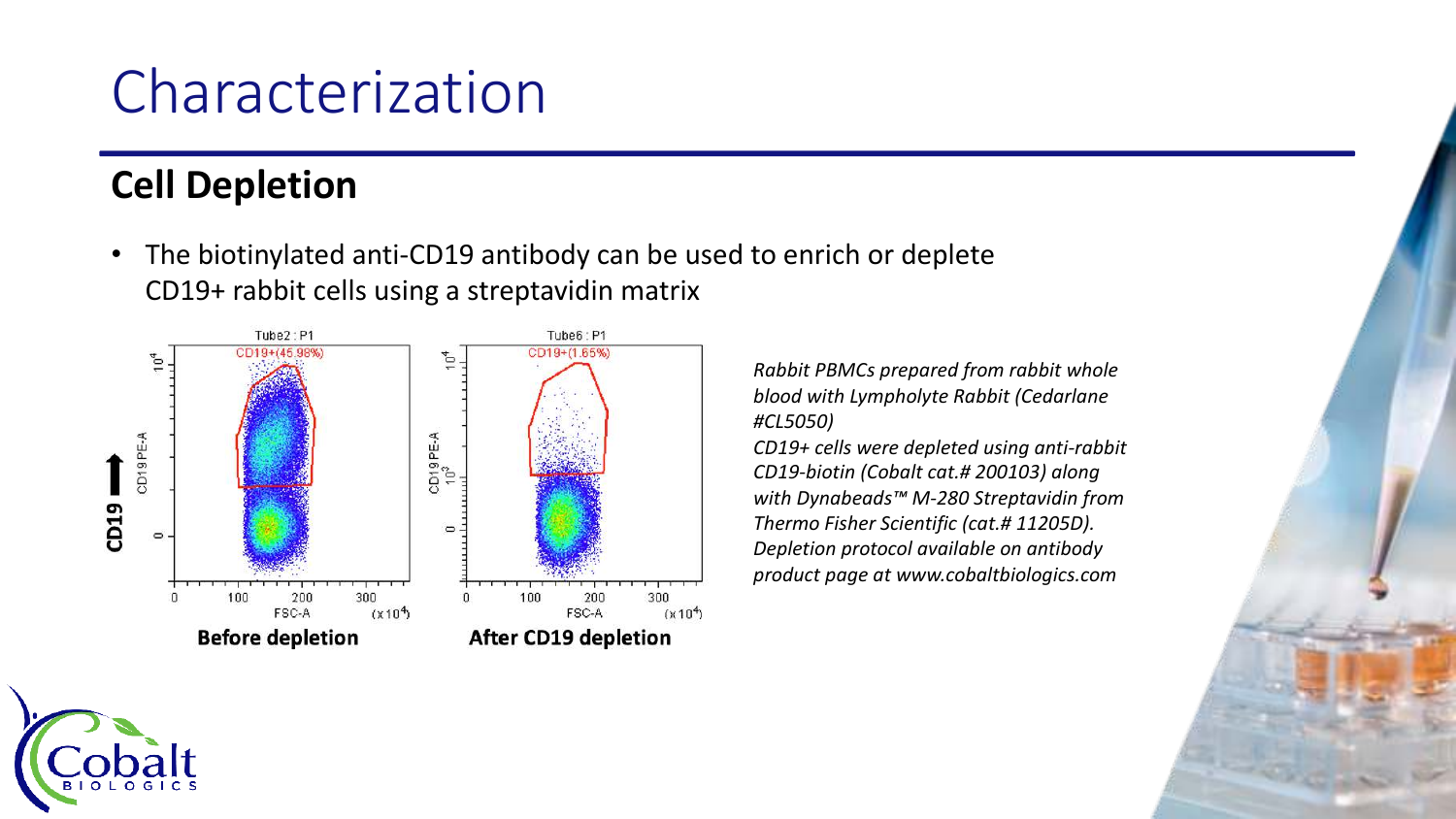## NullFc<sup>™</sup>



- The Fc domain of mouse IgG2a binding to rabbit lymphocytes
	- Wild-type Fc on the left, NullFc™ on the right
- NullFc™ is an engineered Fc with point mutations to reduce binding to Fc receptors and thus reduce background binding

- There is significant background binding of the wild-type mouse IgG2a Fc, presumably via the rabbit Fc receptors
- NullFc™ significantly reduces the background binding of mouse IgG2a-Fc
- NullFc<sup>™</sup> is compatible with traditional secondary detection reagents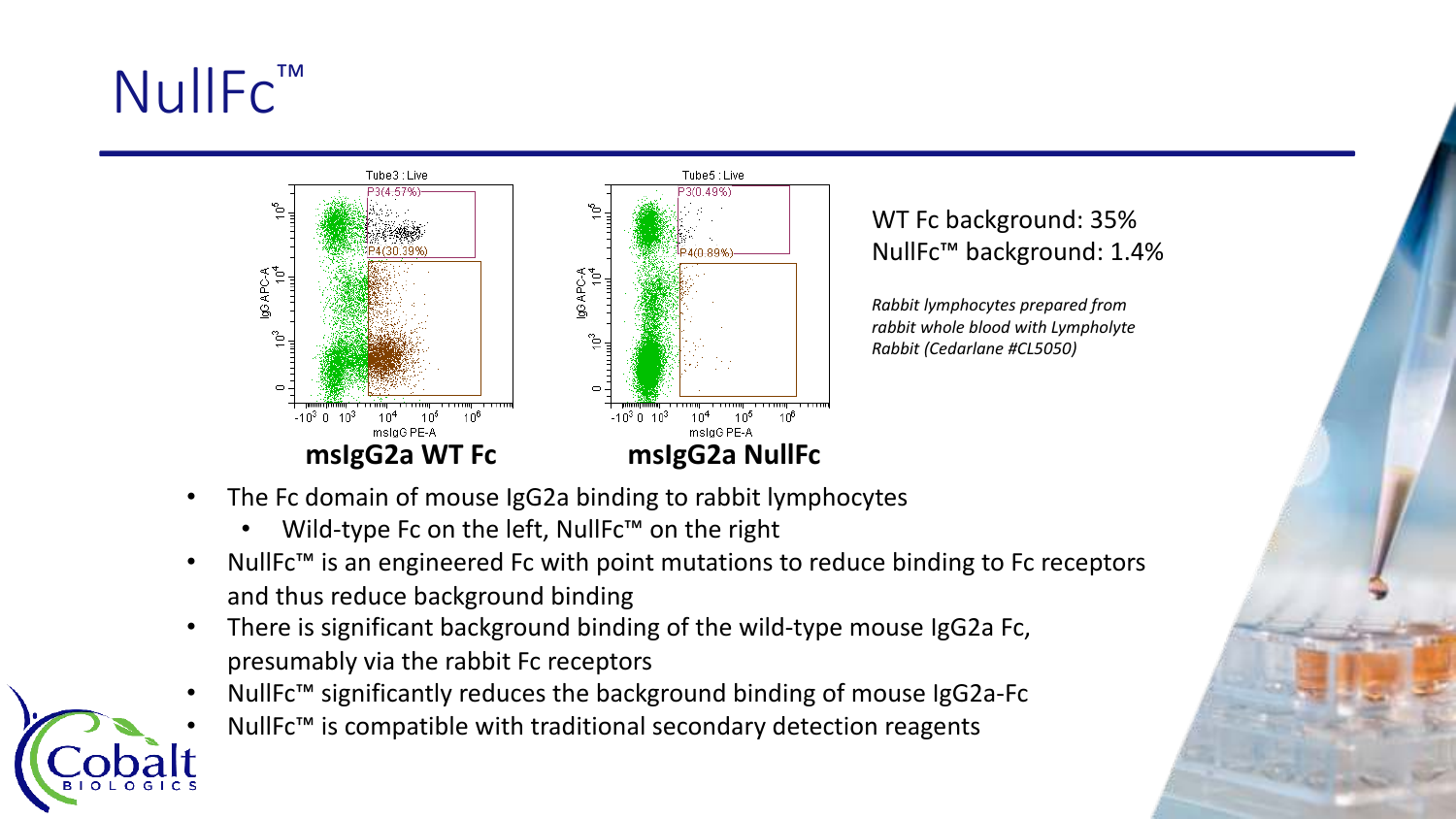

A: Anti-rabbit CD19 mouse IgG2a NullFc™ B: Anti-rabbit CD19 human IgG1 NullFc™

- SDS-PAGE analysis of purified antibodies
- Reduced and non-reduced
- Showing >95% purity